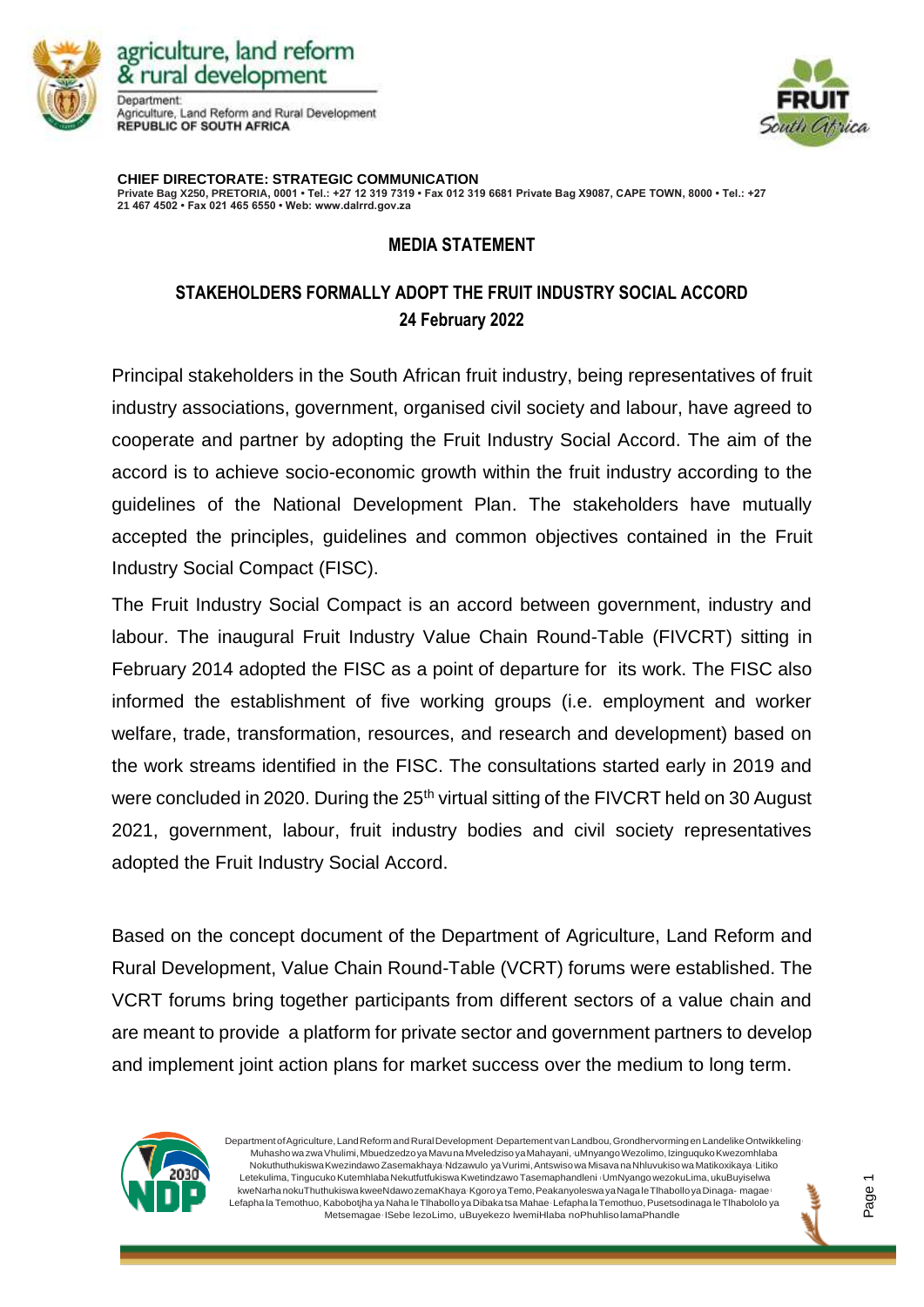At the roundtables, key industry leaders from across the value chain, such as suppliers, producers, processors, food service industries, retailers, traders, producer associations, labour and civil society groups meet with national and provincial government officials.

By adopting the accord, the stakeholders committed their respective organisations to working individually and jointly in the areas of employment and worker welfare, trade, transformation, resources, and research. The five growth enablers identified in the social compact are aimed at achieving the following:

- **Enhancing the role and level of participation of previously disadvantaged** individuals through investment in infrastructure, skills development, empowerment, economic development and successful land reform programmes;
- **•** Increasing employment opportunities, skills development and the welfare of employees in the fruit industry through expansion of productivity, investment in skills development and the improvement of workers' standard of living;
- **.** Improving global and local trade competitiveness by fast-tracking coordinated activities to enhance market access and market development, enhancing food safety and bio-security and removing barriers to trade.

By adopting the accord, stakeholders in the South African fruit industry commit to working together to achieve socio-economic growth to best position the South African fruit industry as a world leader. The parties of the accord consensually commit and agree that action and implementation should be the hallmark of their partnership.

The signing of the accord comes after consultations were held across the country, mainly focusing on the stakeholders being actively involved in the primary production of the fruit value chain.

## **Enquiries**

Ms Fhumulani Ratshitanga, Chief Executive Officer: Fruit South Africa **Tel.: 012 007 1150 or Email: [fhumulani@fruitsa.co.za](mailto:fhumulani@fruitsa.co.za)**



Department of Agriculture, Land Reformand Rural Development <sub>·</sub>Departement van Landbou, Grondhervorming en Landelike Ontwikkeling MuhashowazwaVhu- limi,MbuedzedzoyaMavunaMveledzisoyaMahayani <sup>l</sup>uMnyangoWezolimo,IzinguqukoKwezomhlaba NokuthuthukiswaKwezindawoZasemakhayalNdzawulo yaVurimi,Antswisowa MisavanaNhluvukisowa Matikoxikaya <sup>l</sup>Litiko Letekulima, Tingucuko Kutemhlaba Nekutfutfukiswa Kwetindzawo Tasemaphandleni (UmNyangowezokuLima, ukuBuyiselwa kweNarha nokuThuthukiswa kweeNdawo zemaKhaya · Kgoro ya Temo, Peakanyoleswa ya Nagale Tlhabollo ya Dinaga- magae <sup>,</sup> Lefapha la Temothuo, Kabobotjha ya Naha le Tlhabollo ya Dibaka tsa Mahae Lefapha la Temothuo, Pusetsodinaga le Tlhabololo ya Metsemagae ISebe lezoLimo, uBuyekezo lwemiHlaba noPhuhlisolamaPhandle